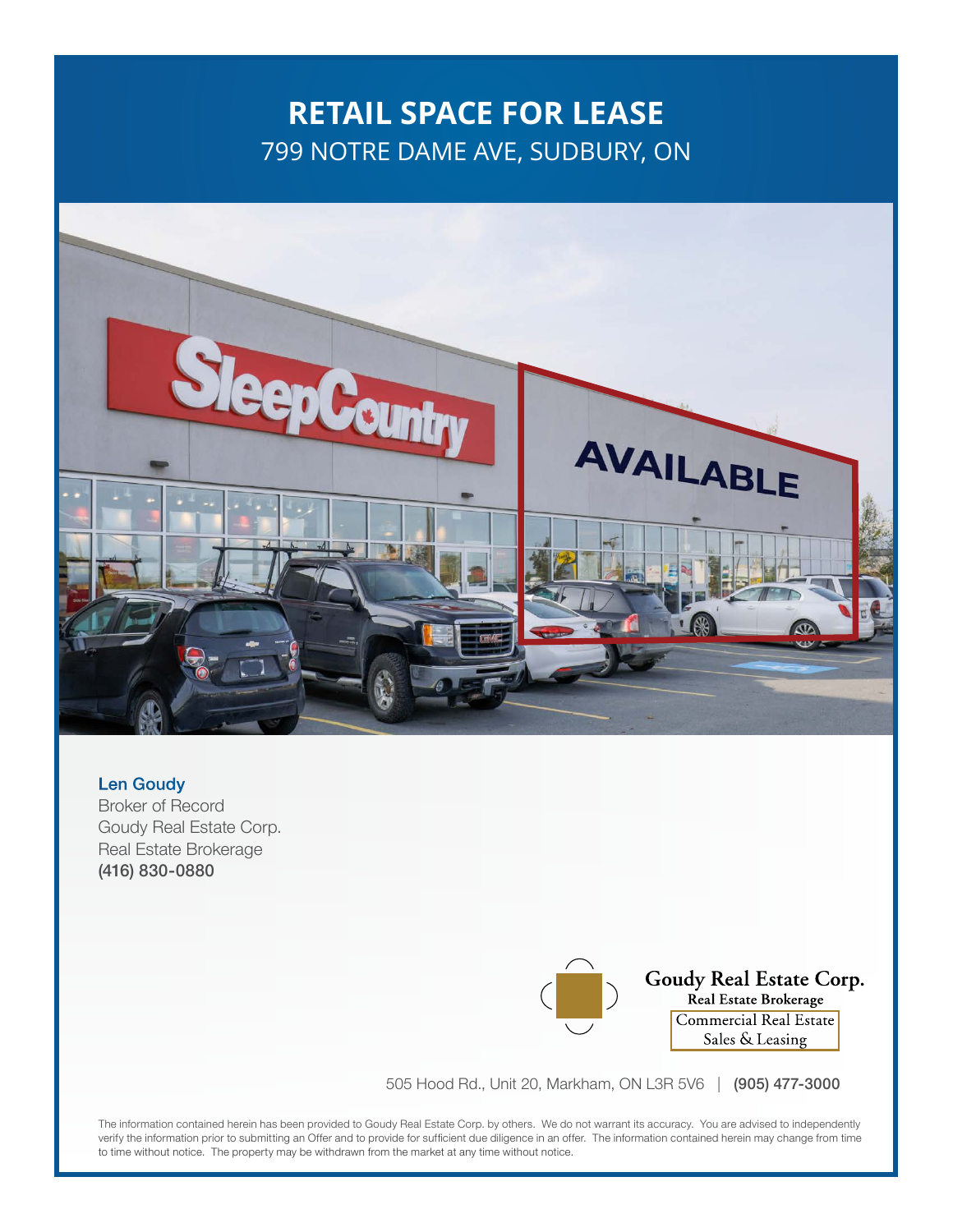### **AVAILABLE UNIT & DETAILS** 799 NOTRE DAME AVE, SUDBURY, ON



#### **DETAILS:**

This nationally anchored retail centre is centrally located on Notre Dame Avenue, a major four-lane artery connecting Sudbury to New Sudbury. The centre is home to Value Village and Sleep Country and shadow anchored by The Brick, Staples, Motion Specialties, Napa Autoparts and Dollarama. The end-cap provides over 70' of frontage and great sight lines directly onto Notre Dame Avenue, and can accommodate many different uses.

This end cap unit has 200 amp power, with nice high cathedral ceilings, a 10' x 10' loading dock level door and ample parking.

#### **AVAILABLE UNIT:**

Unit 100: 11,801 s.f. with approximately 75 ft of frontage x 128 ft deep.

Rent: \$10.00 psf pa net

Operating Expenses: \$6.67 psf

Realty Taxes: \$4.75 psf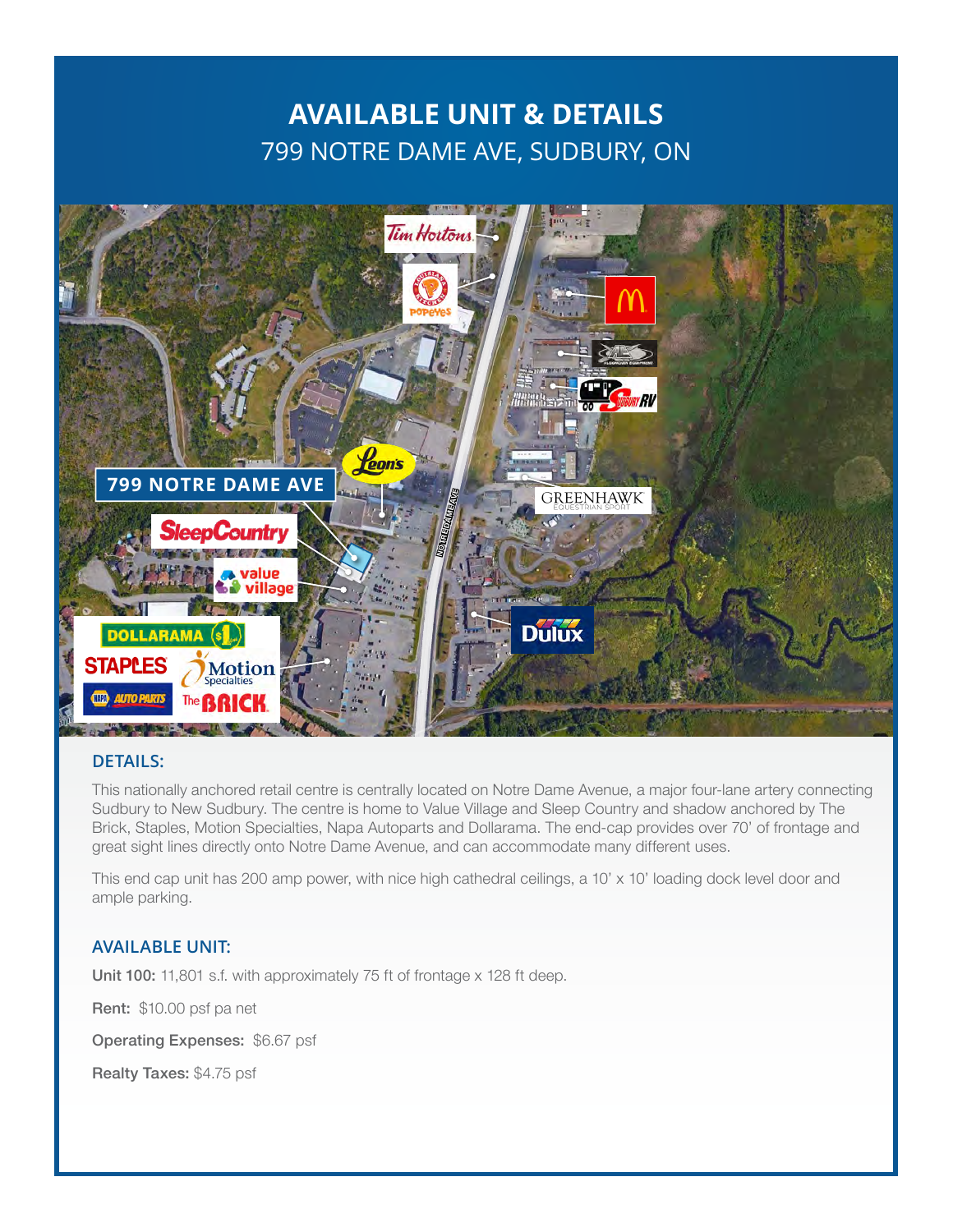# **SITE PLAN** 799 NOTRE DAME AVE, SUDBURY, ON

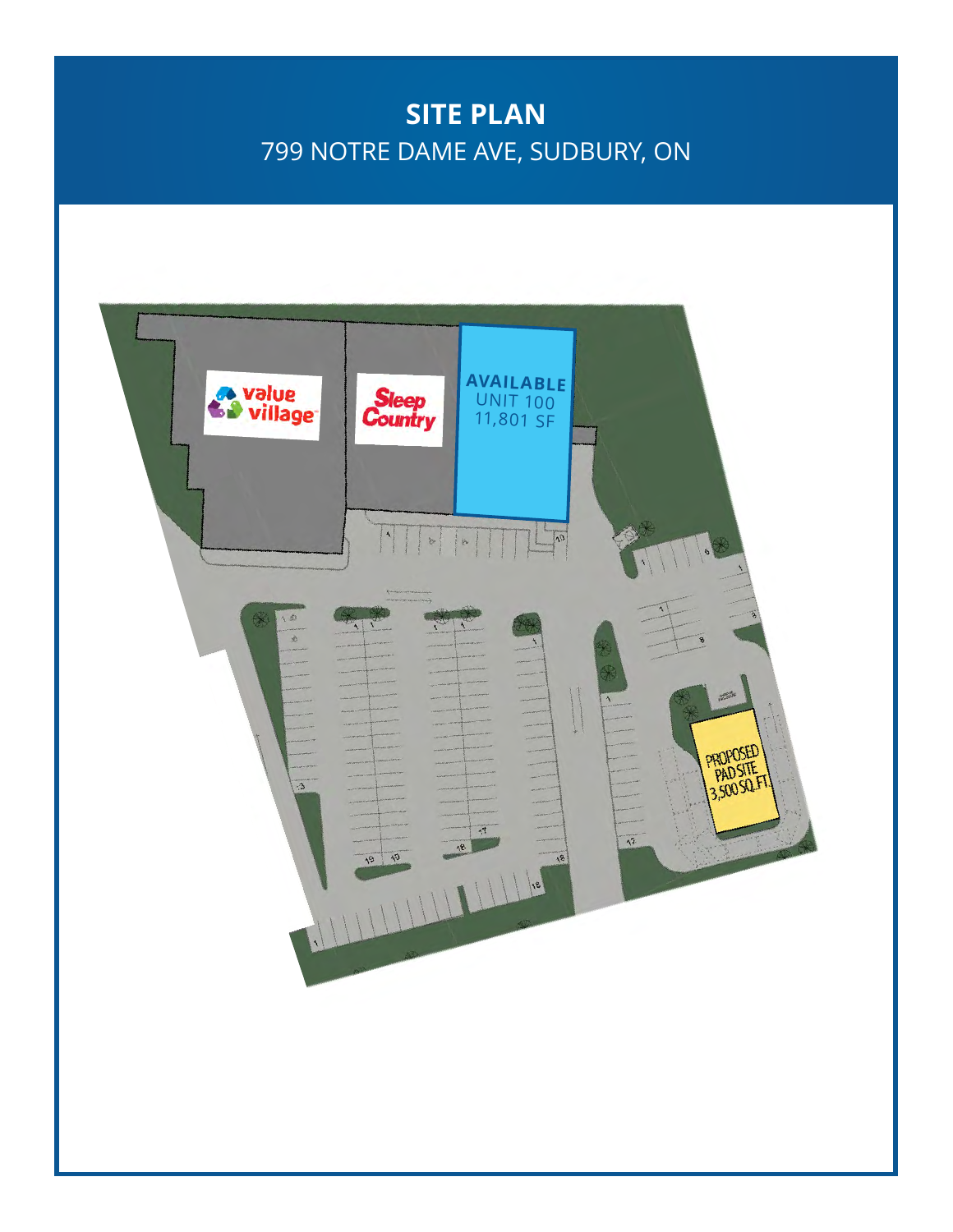## **FLOOR PLAN** 799 NOTRE DAME AVE, SUDBURY, ON

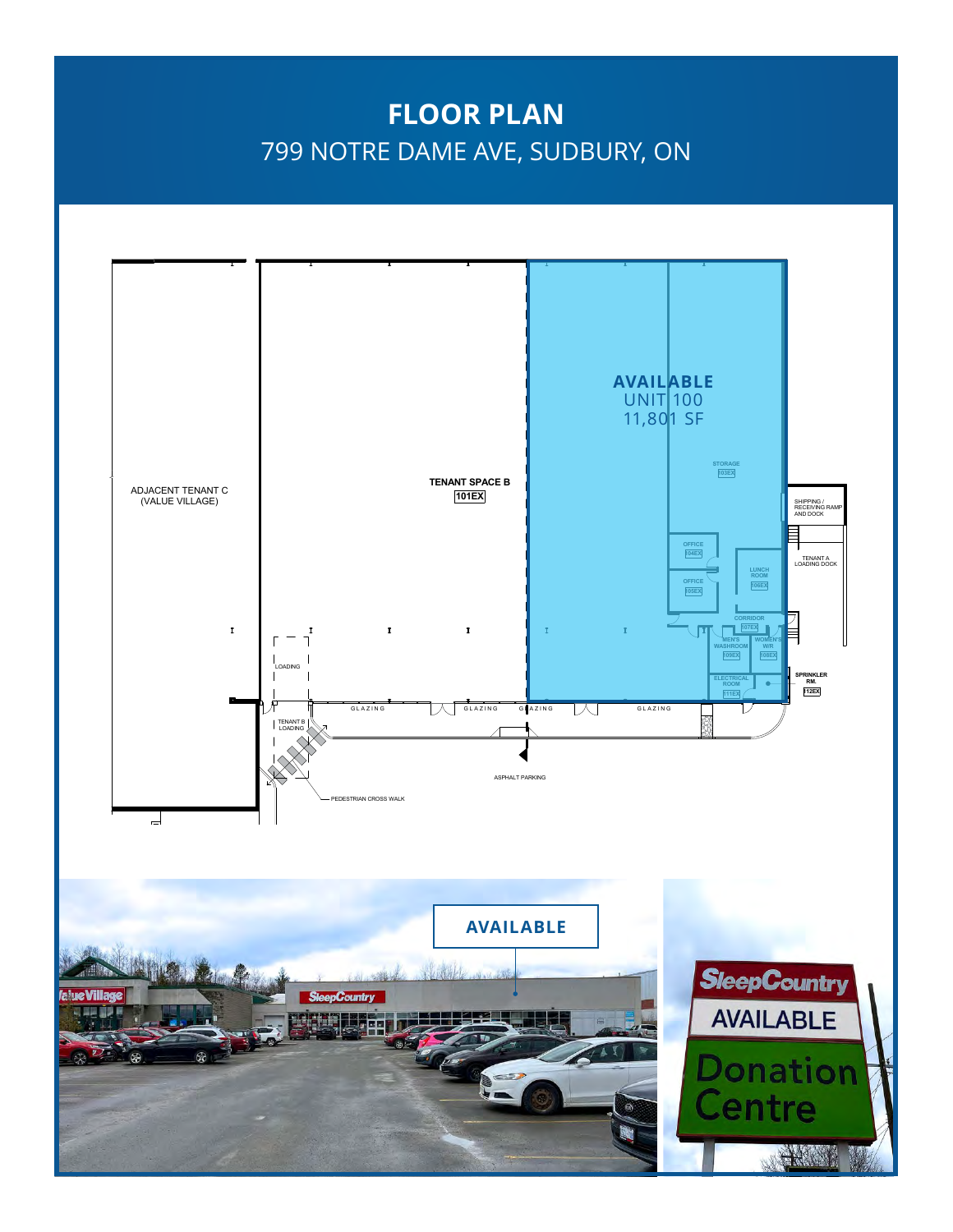## **TRADE AREA MAP** 799 NOTRE DAME AVE, SUDBURY, ON



| 2020 Daytime Population           | 799 Notre Dame Ave.<br><b>Greater Sudbury, ON</b><br><b>P3A 2T2</b><br>$0 - 5$ km |       | 799 Notre Dame Ave.<br><b>Greater Sudbury, ON</b><br><b>P3A 2T2</b><br>$0 - 10$ km |       | 799 Notre Dame Ave.<br><b>Greater Sudbury, ON</b><br><b>P3A 2T2</b><br>$0 - 20$ km |       |
|-----------------------------------|-----------------------------------------------------------------------------------|-------|------------------------------------------------------------------------------------|-------|------------------------------------------------------------------------------------|-------|
|                                   |                                                                                   | $\%$  |                                                                                    | $\%$  |                                                                                    | %     |
| <b>Total Estimated Population</b> | 54,640                                                                            |       | 94,872                                                                             |       | 151,932                                                                            |       |
|                                   |                                                                                   |       |                                                                                    |       |                                                                                    |       |
| <b>Total Daytime Population</b>   | 66,441                                                                            |       | 111,364                                                                            |       | 157,430                                                                            |       |
|                                   |                                                                                   |       |                                                                                    |       |                                                                                    |       |
| Daytime Population at Home        | 26.495                                                                            | 39.9% | 45.169                                                                             | 40.6% | 72.001                                                                             | 45.7% |
| 0 to 14 years                     | 7.259                                                                             | 10.9% | 13,348                                                                             | 12.0% | 22,939                                                                             | 14.6% |
| 15 to 64 years                    | 10.038                                                                            | 15.1% | 15,548                                                                             | 14.0% | 24,409                                                                             | 15.5% |
| 65 years and over                 | 9.198                                                                             | 13.8% | 16.273                                                                             | 14.6% | 24.653                                                                             | 15.7% |
|                                   |                                                                                   |       |                                                                                    |       |                                                                                    |       |
| Daytime Population at Work        | 39,947                                                                            | 60.1% | 66,195                                                                             | 59.4% | 85,429                                                                             | 54.3% |
| Work At Usual Place               | 33,697                                                                            | 50.7% | 55,259                                                                             | 49.6% | 70,939                                                                             | 45.1% |
| <b>Work Mobile</b>                | 5,137                                                                             | 7.7%  | 8,766                                                                              | 7.9%  | 11,082                                                                             | 7.0%  |
| Work At Home                      | 1,112                                                                             | 1.7%  | 2,170                                                                              | 1.9%  | 3,408                                                                              | 2.2%  |